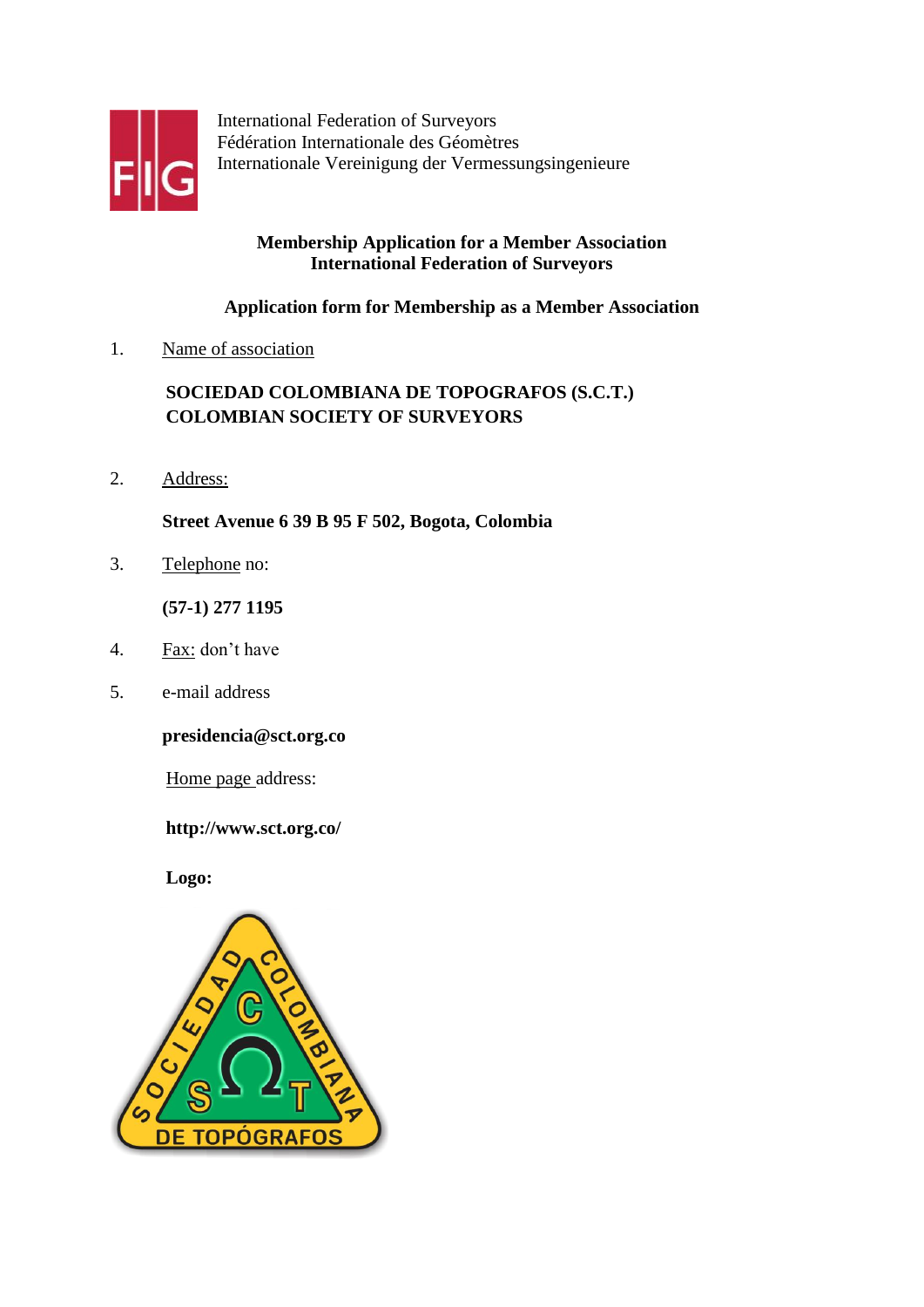#### 6. Administration

# **Walter Alturo Tapiero Henry Isaías Carrillo Rodríguez**

7. Date of formation of association:

**November 22 of 1963**

8. Objectives and ethics:

**View page of Objectives and Ethics, annex to the application.**

9. Routes of entry to membership:

**View page of Routes of entry to membership, annex to the application.**

#### 11. Members

| No. of holders the title                      | qualified. | 58 |
|-----------------------------------------------|------------|----|
|                                               | qualifying |    |
| No. of technician or sub-professional members |            |    |
|                                               | qualified  | 12 |
|                                               | qualifying |    |
|                                               |            |    |

#### 12. Specialisations

% of qualified members whose principal specialisation is

| $\bullet$ hydrography              | . 10%. |
|------------------------------------|--------|
| • positioning/measurement          | . 30%  |
| • engineering surveys              | . 40%  |
| • cadastre/land management         |        |
| • spatial planning/development     |        |
| • valuation/real estate management |        |
| • construction cost management     |        |

13. Statutory recognition

Is the association constituted by statute?

**The "Sociedad Colombiana de Topógrafos" (SCT), founded in 1963, with Legal Personality No. 3762, issued on November 22, 1963, issued by the Ministry of Justice and declared by Law 70 of 1979, as "Advisory Body of the National Government for everything related to the Profession of Surveying and especially as it pertains to the application of it to development of the country.**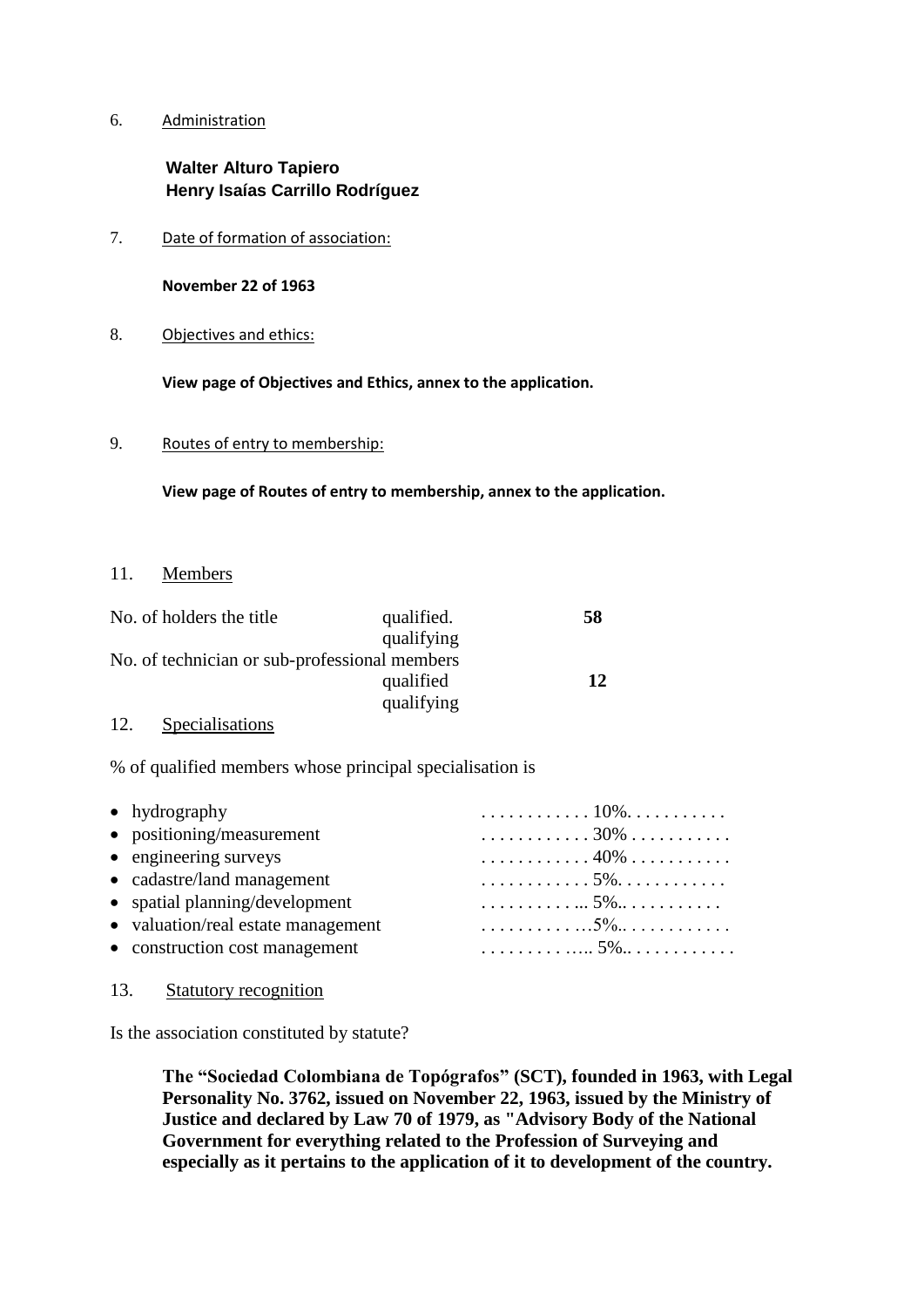# **The Company is also an advisory body in all situations in the employment field related with Professionals of Surveying.**

*View page of Activities regulated by state which are specified for the association, annex to the application***.**

#### 14. Employment

% of qualified members

#### 15. Subscriptions

Please state the annual subscription payable by each grade of membership

# **According with the list of the World Bank Colombia belongs to a upper-medium income, as result the fee payable for each grade of membership is 4.48 €.**

#### 16. Services to members

Does the association publish a journal (if so, please state title and frequency)

**The society does not publish in journals; however the official website is constantly updated. [\(http://www.sct.org.co/\)](http://www.sct.org.co/).**

Please list on a separate sheet any other services that the association provides for its members.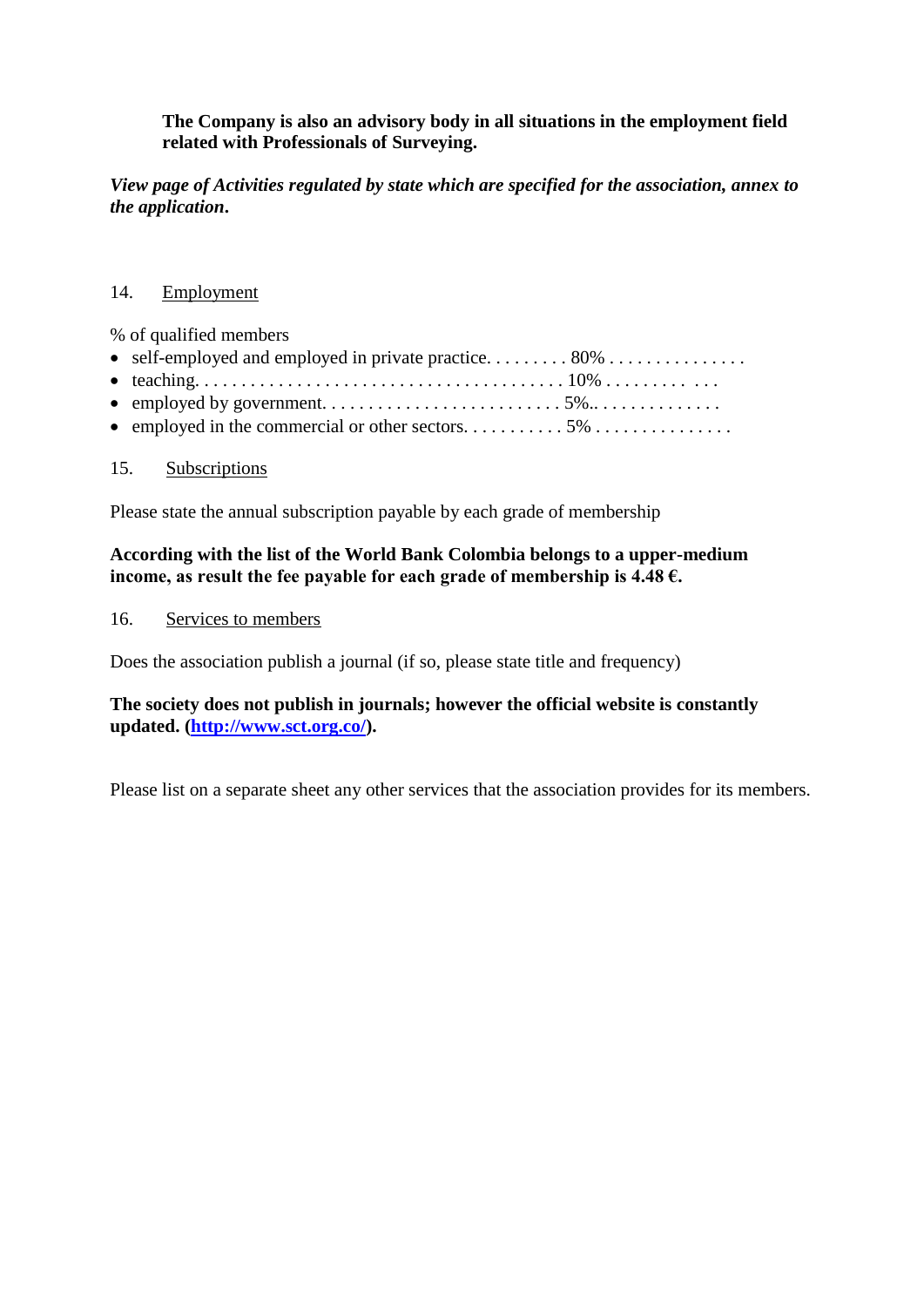# Activities regulated by state which are specified for the association:

All activities described below are regulated by Law 70 of 1979, and can be carried out by the members of the association and can be made by all persons with title Surveyor, Surveying technologist and Engineer Topographic.

- A. Study, project, plan, specify, manage, supervise, monitor, inspect, supervise, implement and evaluate material works governed by the science of surveying and approve such works.
- B. Operate, manage, monitor and regulate the functioning of the offices in charge.
- C. Advise the official bodies for inspection of works whose nature requires the presence of a surveying professional.
- D. Perform the positions of dean, director or teacher, according the case, in universities and institutes for teaching pure and applied topography.
- E. Perform the offices of surveyors or expert opinions when they have to surrender relate to techniques for surveying issues. To this end, the agencies concerned shall request the lists of professionals registered in the National Professional Council Survey, which certify the quality of the respective professional looking.
- F. Surveying. It is for all survey and location, altimetric and planimetric, urban or rural land, as well as drawing plans, calculations of areas and specific dimensions.
- G. Urbanism. It is for all survey and location, altimetric and planimetric, in lands of any extension, for develop of urban projects and the drawing of plans and calculations of areas.
- H. Tracings. It is for all survey and location, altimetric and planimetric, both surfaces as underground, drawing and calculating location for projects of roads, railways, power transmission, services, irrigation canals, sanitation and correction of airstrips.
- I. Comprising all lifting and location, planimetric and altimetric, in urban areas and service networks, with cadastral register.
- J. Triangulations. Includes all planimetric work and corresponding drawing to identify and locate points of support required for photogrammetric jobs and lifting geodetic networks.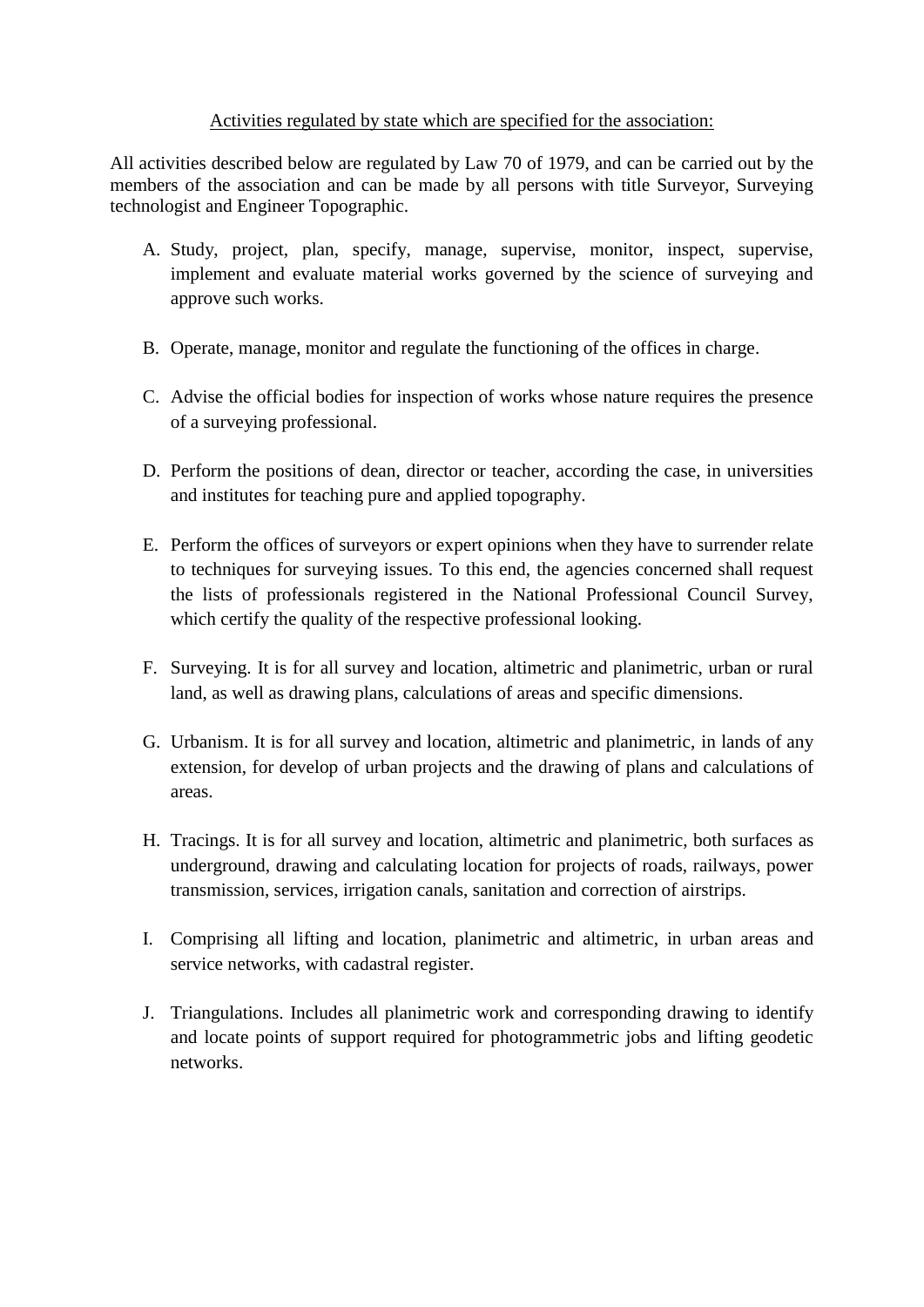#### Objectives and Ethics:

- A. Actively collaborate on programs of related entities at the national, Latin American and international, which develop in areas related to topography.
- B. Promote research and development of topography in all specialties and its interrelationship with other related professions.
- C. Ensure strict compliance with professional ethics and disseminate their standards. Do this by a strategic plan which is adjusted periodically.
- D. The Colombian Society of Surveyors develop and implement standards of excellence and leadership, investigate and disseminate the knowledge and application of new technologies in Topography.
- E. Stress the importance of optimal quality in education and professional practice.
- F. Encourage communication between its members and their participation in the activities of the Colombian Society of Surveyors.
- G. Promoting affiliate campaigns.
- H. Protect the improvement of the environment, developing innovative policies for the protection, rational exploration of natural resources, environmental conservation and related issues.
- I. Within the proposed objective, may join to other related entities or guilds. The Colombian Society of Surveyors, cannot become a guarantor or surety to third parties or their affiliates for any obligations.
- J. Propose to the competent authority the Code of Professional Ethics of the Surveyor, and the repairs or upgrades within it.

Enforce disciplinary procedures in accordance with Chapter VIII, Ethics and Disciplinary Commission.

*All related information is specified in the Statutes and Rules of the Colombian Society of Surveyors. Document annex.*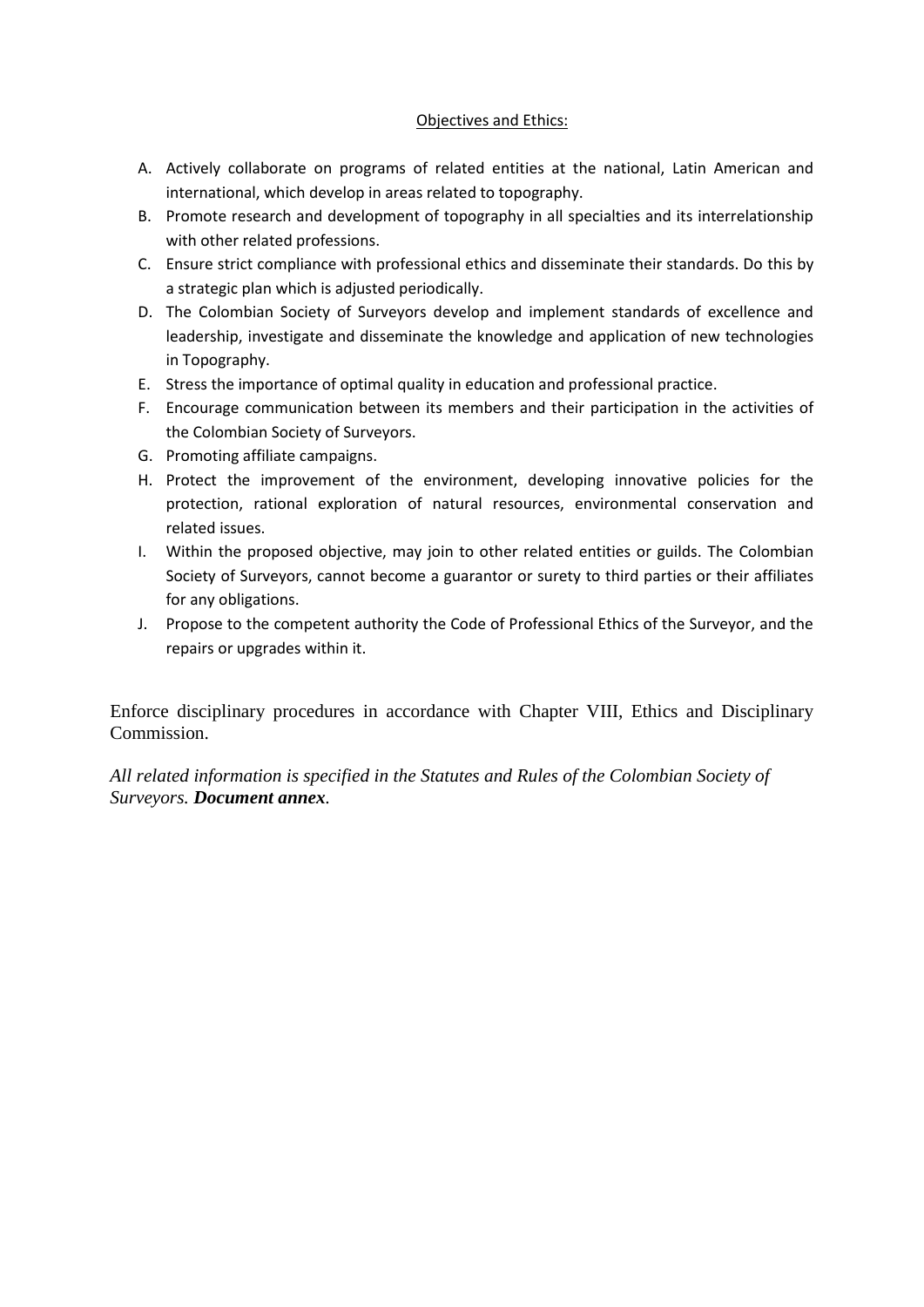#### Routes of entry to membership:

• The title held by qualified members of the association:

**Surveyor, Surveyors Technologists and/or topographic engineer.**

The level of academic qualification required to obtain the title:

**Those who have obtained the professional title of surveyor in officially recognized institutions of higher education, whose educational curriculum and academic foundation are agree to the rules of the "Instituto Colombiano para el Fomento de la Educación Superior" (ICFES) and also the graduates of the "Servicio Nacional de Aprendizaje" (SENA) as technical surveyors, upon approval of its curriculum by the ICFES.**

Whether academic training programmes to this level are available in your country

| Institutes and Academic training programmes    |                                                                            |  |
|------------------------------------------------|----------------------------------------------------------------------------|--|
| Universidad del Valle                          | Topographic Engineering                                                    |  |
| Universidad Distrital Francisco José de Caldas | Topographic Engineering - Technology<br>Topography - Cadastral Engineering |  |
| Universidad del Quindío                        | <b>Technology Topography</b>                                               |  |
| Universidad del Tolima                         | <b>Technology Topography</b>                                               |  |
| Unidades Tecnológicas de Santander             | <b>Technology Topography</b>                                               |  |
| Escuela Superior de Ingenieros Militares       | <b>Technology Topography</b>                                               |  |
| Servicio Nacional de Aprendizaje - SENA        | Technical - Technology Topography                                          |  |

# **Following are the institutes that offer the availed programs for surveyors:**

 What the requirements are for continuing professional development and whether this is mandatory or voluntary.

# **Continuing professional development is voluntary and requirements depend on the accrediting institutions.**

 If the association also admits technician or sub-professional members and, if so, the qualifications required for entry to this grade of membership

**The association admits students from an educational institution legally approved by the Government, who have taken and passed the equivalent of seventy (70%) of the signatures or credits of the curriculum of the respective faculty, furthermore they must be accepted by the Board.**